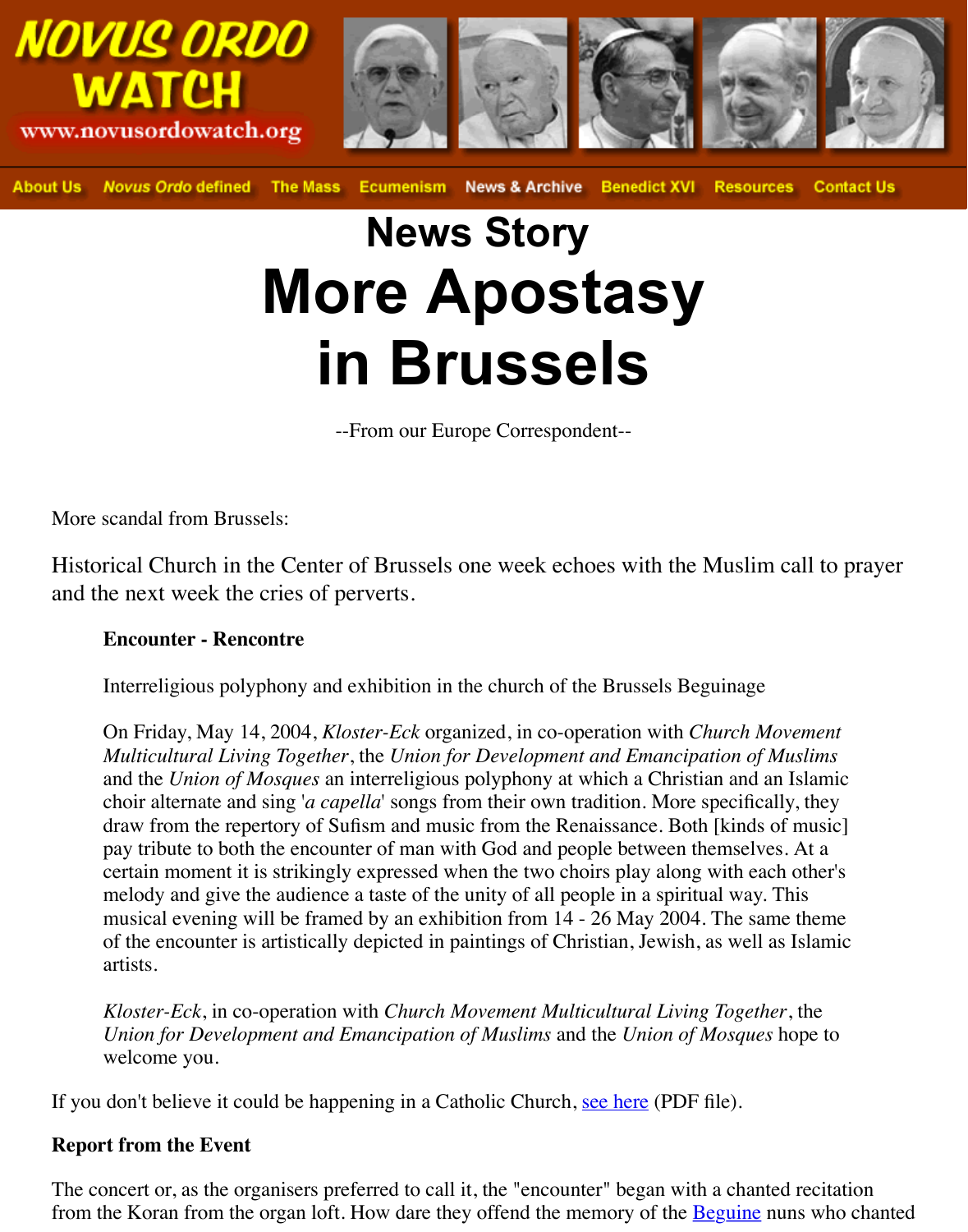the praises of the One True God, Father, Son and Holy Spirit for centuries in this place!

This was sung by the Muslim choir Achadalia, apparently named after the Sufi "master", Abi Elhassan Echadili. It is important to emphasise that this "encounter" was taking place with a group of muslims who felt confortable with the Sufi tradition. The Sufis are nominally tolerant and given to an alleged mysticism. Their beliefs are totally incompatible with muslim teaching on the total transcendency of God and the vast majority of muslims detest them.



The 'Christian' or perhaps better to say 'infidel' choir responded with a rendition of *O Salutaris Hostia*. St Thomas Aquinas, who composed this text, also wrote the *Summa contra Gentiles* to assist the work of missionaries to muslim countries. There is no reason to doubt that had he been alive today, he would have been calling down the vengeance of God on the organisers.



And what was this choir called? "Thamyris," after the ancient Thracian bard, who challenged the Muses to a trial of skill, and being overcome in the contest was deprived by them of his sight. What greater symbol could there be of the pathetic pattern of compromise into which the West has fallen today!

And all the texts by the Christian choir were in Latin, or, in one case, Spanish; Ave Maria, Agnus Dei. The composers included one of the greatest names of Western polyphony: Guerrero.

The opening of the second part of the concert was a dialogue of the two choirs which treated Catholicism and Mohammedanism as equals. Each religion had their own space allotted to them in the accompanying exhibition. There was a Jewish space but, needless to say, no representatives were visible in an audience with many muslims and many supposed 'Catholics.' Chairs in the Jewish space were used to cordon off the baptismal font.

The Catholic space had a modern art exhibition associated with it.

This is how INFALLIBILITY and The INCARNATION were represented: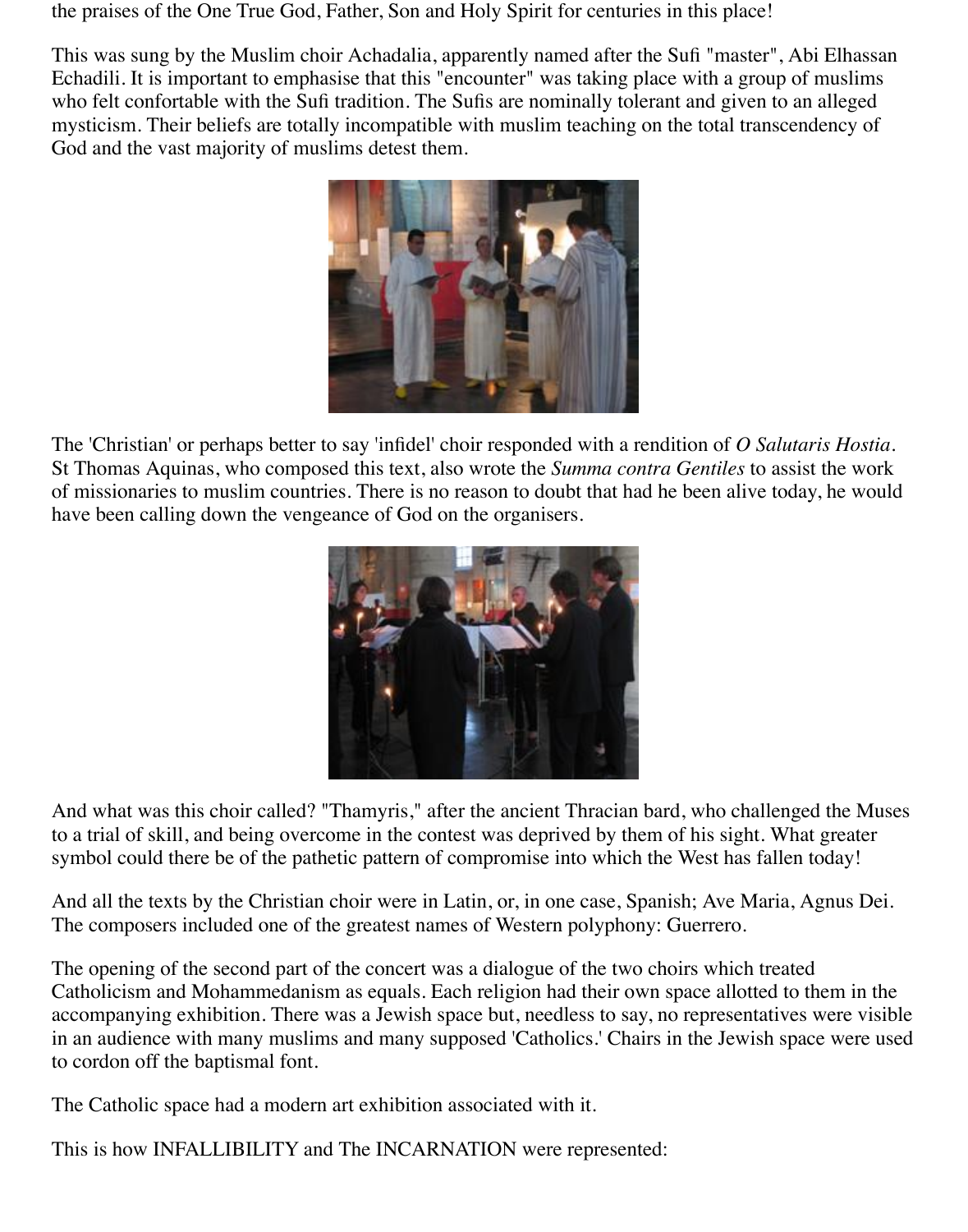



At the centre of the whole Church was a vile piece of modern "art" which was meant to represent DIALOGUE:



This obscured the HIGH ALTAR:



...where in this abominable sacrilege the Blessed Sacrament was still reserved in this not only NEGLECTED but now desecrated CHURCH.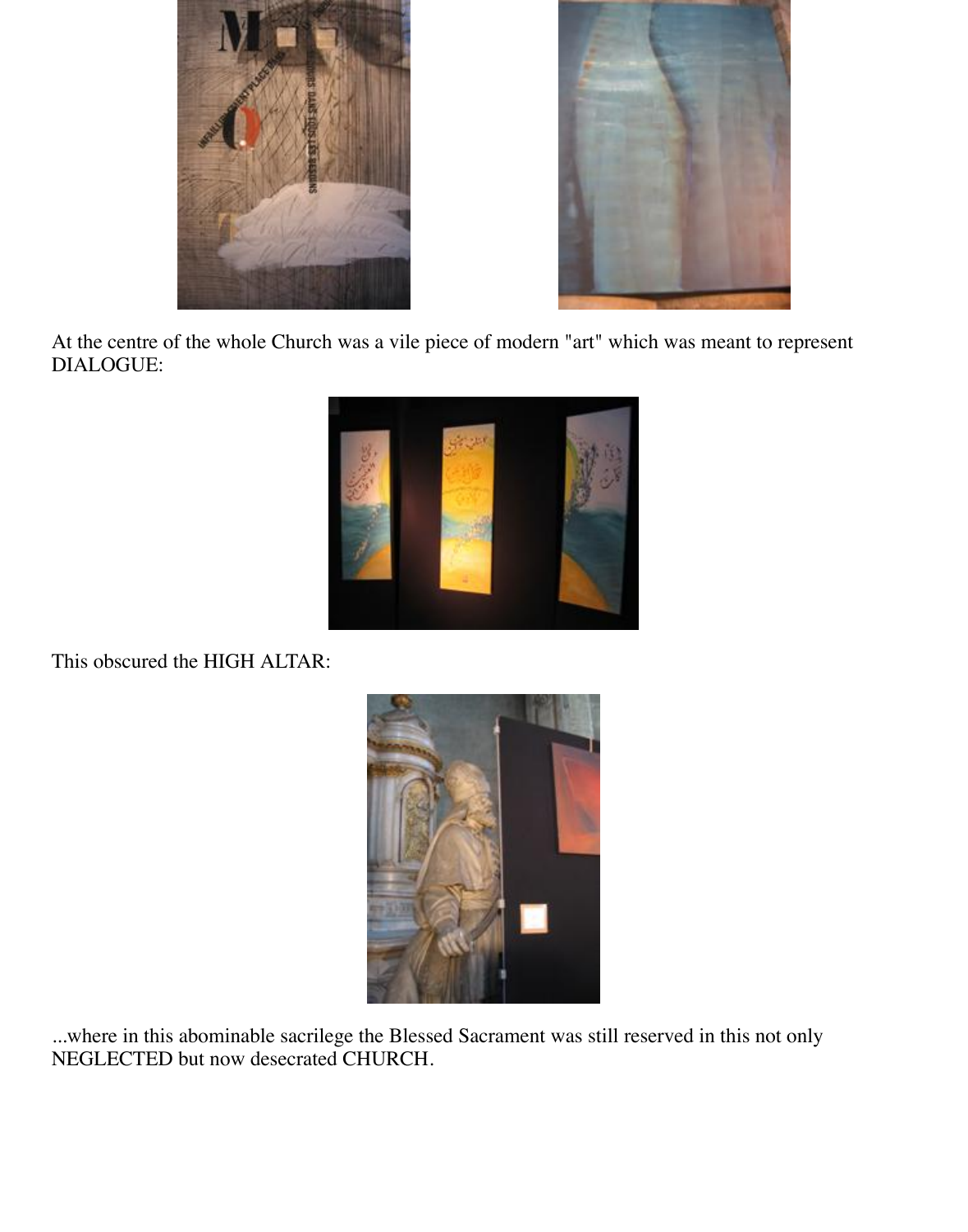

All is not yet lost; there can still be found four faithful even in Brussels to make sure that the whole congregation knew that at least some Catholics understand that this event was not a blessing but a blasphemy: